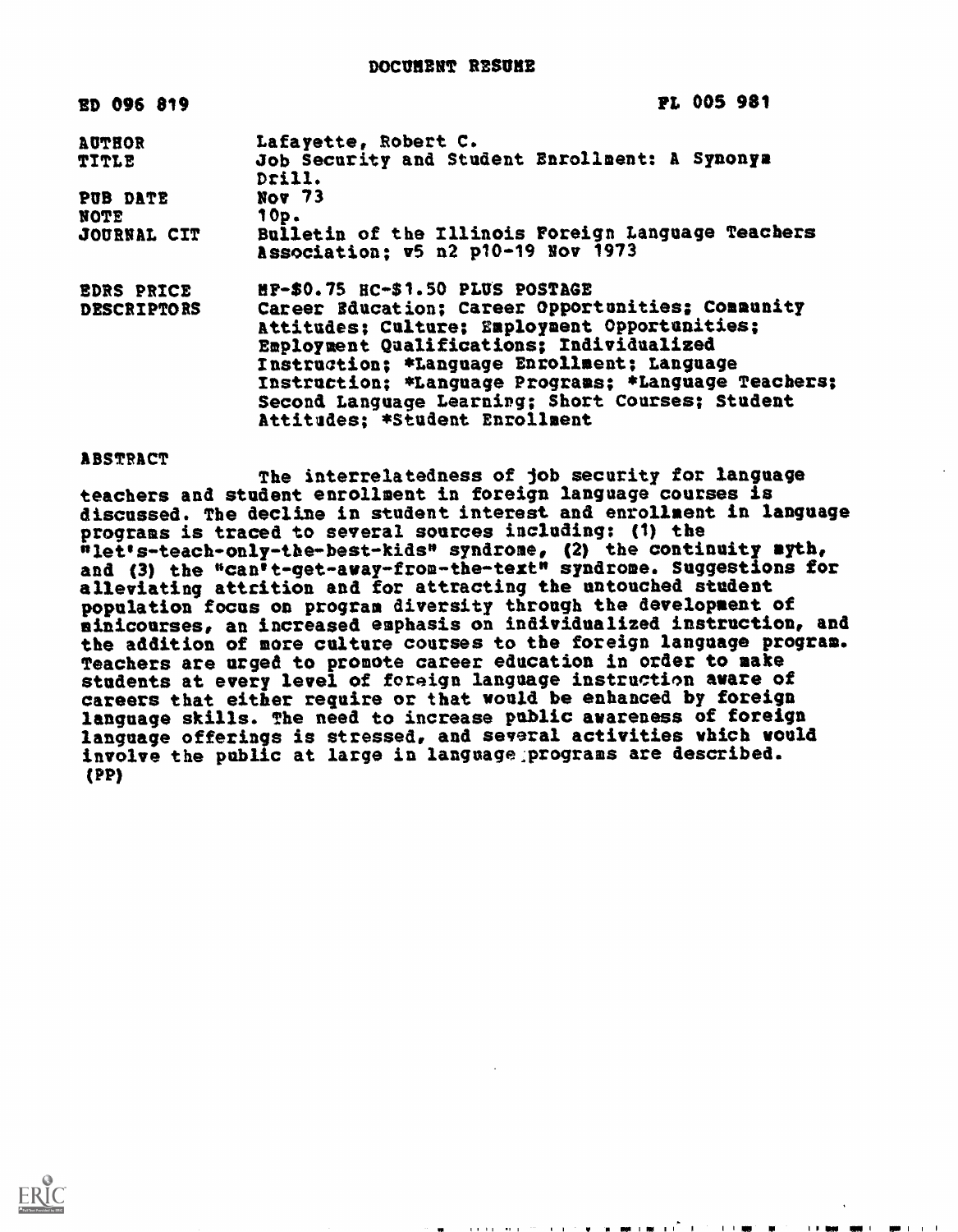

US DEPARTMENT OF NEAL THE SOUCATION AND LOCATED R WELFART NERT VE FERL<br>EDUCATION & WELFARE<br>NATIONAL INSTITUTE OF OUCATION OUCED EXALTY MA BEEN WERKO<br>THE PERSON OR DIMANELE VED FROM<br>MTM6 IT ROWTHOF FROM ON ORIGINAL<br>MATED FOR THOFF OF FROM ON ORIGINAL STATED DO NOT WELL FALURISH WAS NOW ...<br>RENTOLE CIAL NATIONAL IN ORT PVE!<br>FDUCATION POST ON ORIGINAL ...

. . **.** .

## JOB SECURITY AND STUDENT ENROLLMENT: A SYNONYM DRILL

## by Robert C. Lafayette Indiana l'niversity

When I was initially contacted last spring about addressing the Illinois Foreign Language Teachers Association, I must admit that it was with a certain amount of reluctance that I accepted the offer. It was indeed an honor to be invited to return to the Chicago area where my career as a foreign language teacher was born. But on the other hand. <sup>I</sup> wondered what <sup>I</sup>might have to say to so many excellent and dedicated foreign language teachers, especially those who had helped shape my career, my former professors at the University of Chicago and my former colleagues at Evanston Township High School. I finally decided that if I displayed some of the talents which they helped develop in me, that would satisfy them and I could then proceed to do what had been requested of me. For my professors at the University of Chicago, I would like to define "étude de style:" "étude de style" means spending the summer on the beach in St. Tropez watching the girls parade in their "sans-a-kini." For my former colleagues at Evanston I would like to repeat that ever popular lunchtime discussion phrase: "Same to you, fella!" Finally, for Florence, Steiner I would like to read the following behavioral objective: "given three French sentences containing voiceless bilabials, the student, holding a lighted match in front of his mouth, will read the sentences aloud such that the match is not extinguished. A burnt finger is considered passing."

At first sight the selection of "job security" as the theme of the 1973 annual meeting appears to evoke a certain amount of *insecurity* within the foreign language teaching profession: personal insecurity about the very position which we now hold and professional insecurity about what. we are doing in the classroom. Further examination of the "job security" theme, however, reveals not so much insecurity and fear, but rather recognition and courage. We are

 $-10 -$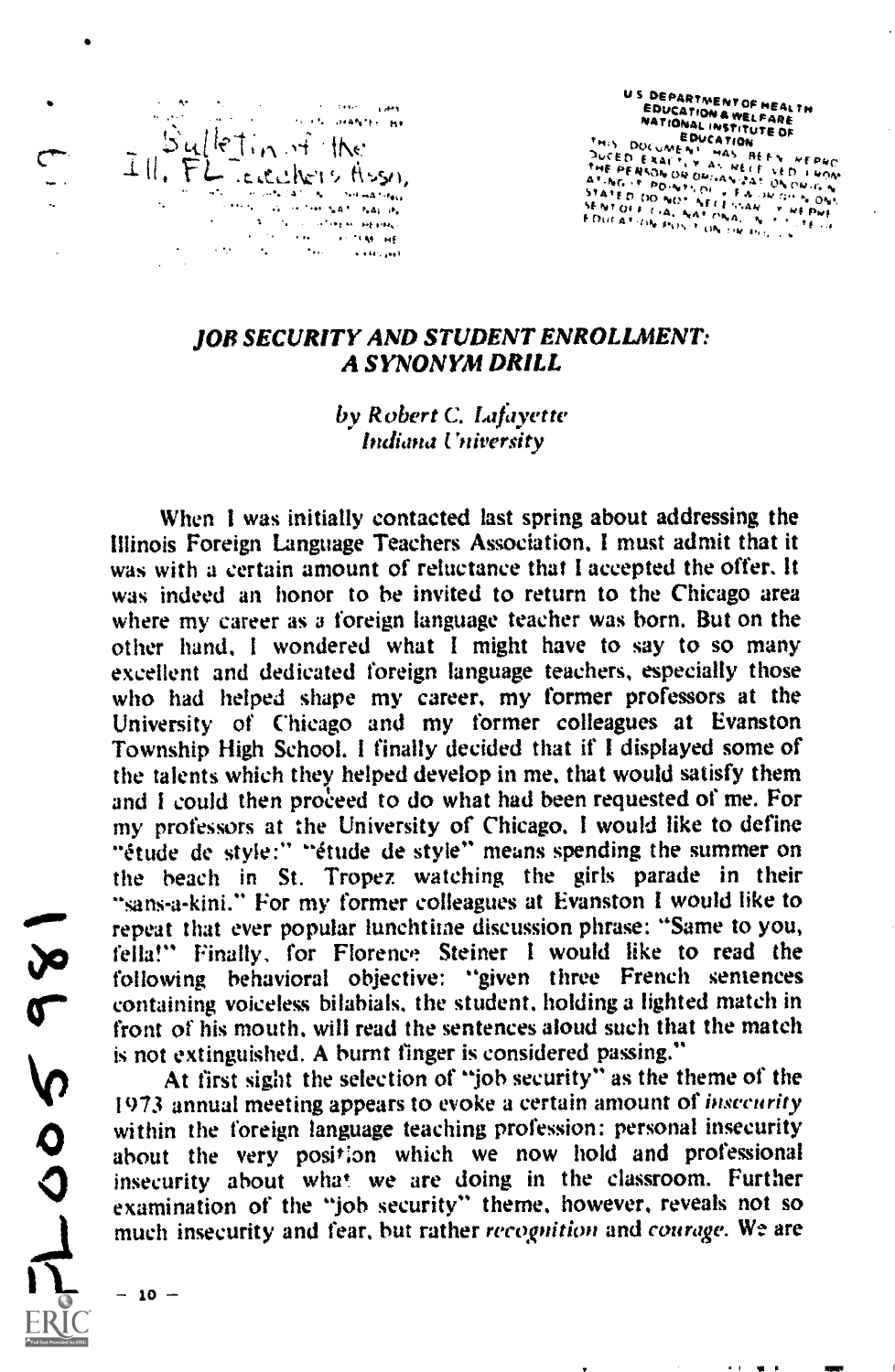recognizing the fact that we face a serious decline in enrollments at all levels of foreign language instruction and that this decline is due to not only societal factors such as stringent budgets, but also to some of our past curricular practices such as the some of our past curricular practices such as the "let's-teach-only-the-best-kids" syndrome, the continuity myth, and the "can't-get-away-from-the-text" syndrome. Having recognized the problems. the "job security" theme also implies that wa have the courage to secure both our jobs and the importance of foreign language teaching in American society. I say this with confidence because I know that throughout the entire profession and especially in this audience today, we can find the best-prepared, the most innovative and the most dedicated foreign language teachers this country has ever seen.

For almost all foreign language teachers at all levels of instruction, job security. in my opinion, can only have one synonym: student enrollment. Even the graduate school scholar and researcher, who supervises doctoral candidates, very much depends on student enrollment for his existence. He knows that if elementary and intermediate language enrollment drop, there will be fewer graduate assistants hired, which in turn will endanger the existence of the graduate program and eventually his own personal job security. Teacher trainers such as myself are very much aware that our security ultimately depends on enrollments at the elementary and secondary levels of education. I mention these two instances because the task ahead of us must involve members of the profession at all levels of instruction. Furthermore, we should not depend on the phenomenan called tenure to give us job security because in the face of lack of enrollments, tenure is meaningless. In the event that you question my judgment, ask the 17 tenured faculty members at the University of Wisconsin-Whitewater who last summer all received terminal letters because of substantial enrollment drops.

Once we admit that student enrollment is the key to job security, we must now search for terms synonymous with student enrollment. Two come to mind: less attrition and the untouched population. The attrition problem is indeed a familiar one. Between 50 and 60 percent of all students studying foreign languages are in Level One courses. Only about 20 percent of students who begin a foreign language ever reach Level Three while Level Four consists mostly of the few "brains" who probably would have little difficulty learning the language on their own. What is even more disturbing is the fact that more than two-thirds of all secondary school students are never exposed to any foreign language. This means that only about 5 percent of the entire school population is enrolled in Level Three and Level Four foreign language classes. It is no wonder that John Lawson, Superintendent of Schools in Shaker Heights, Ohio,



 $\cdot$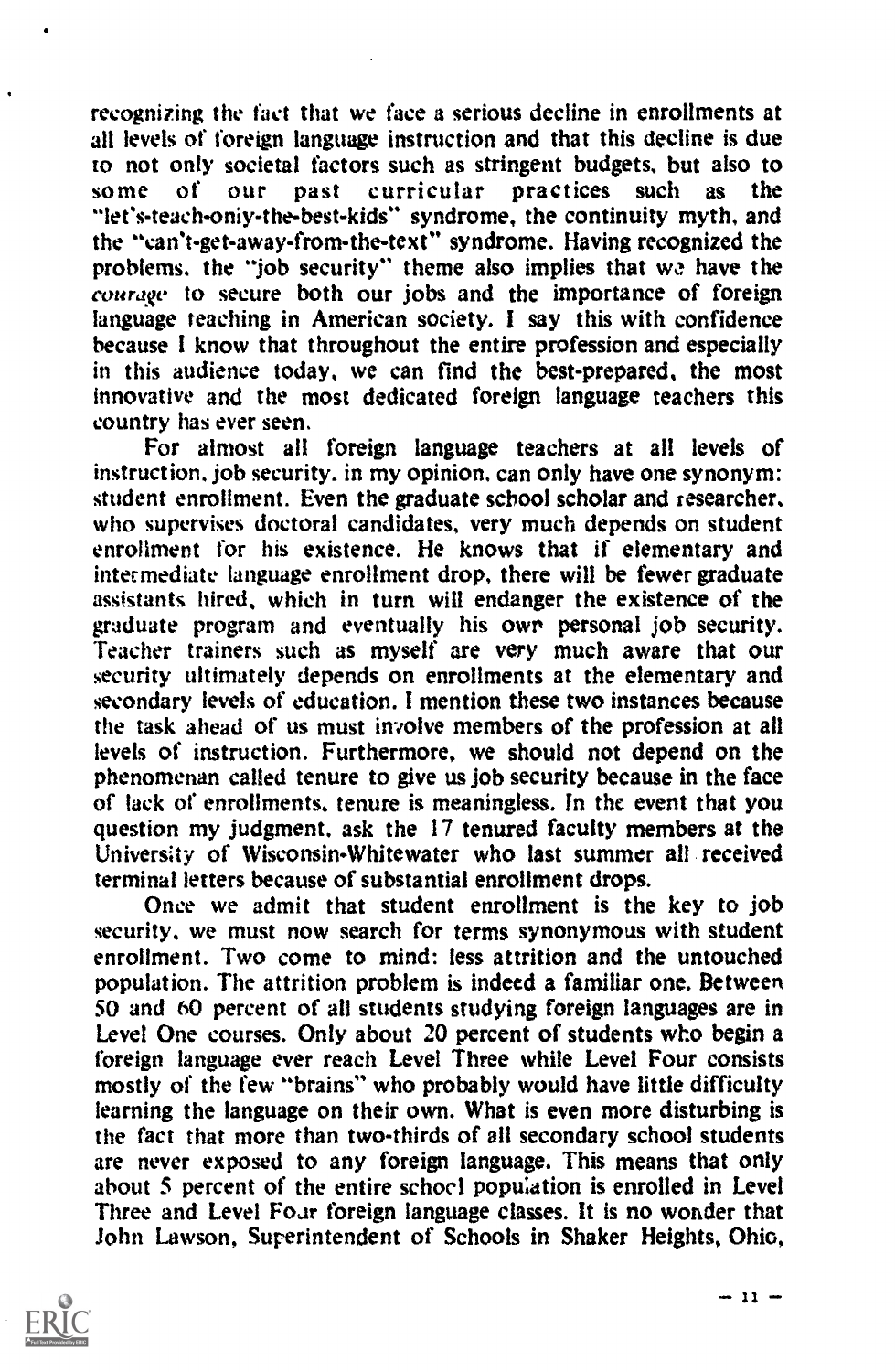said: "It is becoming increasingly difficult for administrators to document the accelerating need of funds for a discipline that affects so few."<sup>1</sup> Besides attempting to solve the attrition problem, Lawson also suggested that "we turn and focus our attention on that large, untouched group the majority of students which does not study a foreign language. There must be new ways to gain their interest, to hold it, and to provide for the wide range of aptitudes and abilities in their group."2

There are indeed many available avenues which might help alleviate attrition and attract the untouched student population. Most of them tend to fall into two general categories: program diversification and public awareness. Basically, we must broaden our curricular horizons to entice greater numbers to continue and attract more to begin; at the same time we must also make our potential students and the public at large aware of the importance of foreign language study and the various curricular options available to them.

A good place to begin program diversificatio<sub>i</sub> is at the upper levels of foreign language instruction in the secondary school curriculum. Several considerations support this recommendation:

- I. After two years of foreign language study, students have gained a command of haste vocabulary and grammatical structures. This provides a dependable preparation for the pursuit of different avenues in the foreign language field.
- It is at the end of Level II that the greatest degree of dropout occurs and the upper level courses are usually the ones that are most often dropped or combined together in one class.
- 3. At this point in the curriculum students are often attracted to semester or even shorter elective courses in other academic areas. Many potential advanced level students do not enroll in a foreign language class simply because they are forced to take a full year or none at all.

Some of the schools which have attempted upper-level curricular diversification have done so via the offering of mini-courses. At Waukesha Central and South High Schools in Waukesha. Wisconsin, the staff has added a mini-course option to its French and Spanish advanced level offerings. The sequence consists of four mini-courses per semester and it is open to all students who have successfully completed Level II. Sample topics include trip planning, music, everyday culture, history, reading newspapers and magazines, food

t. Lawson, John II. "Should Foreign Language He Eliminated From the Curriculum?" in Strasheim, Lorraine A. (ed.), Foreign Language in a New Apprenticeship for Living. Bloomington, Indiana: Indiana Language Program, 1971, p 10.



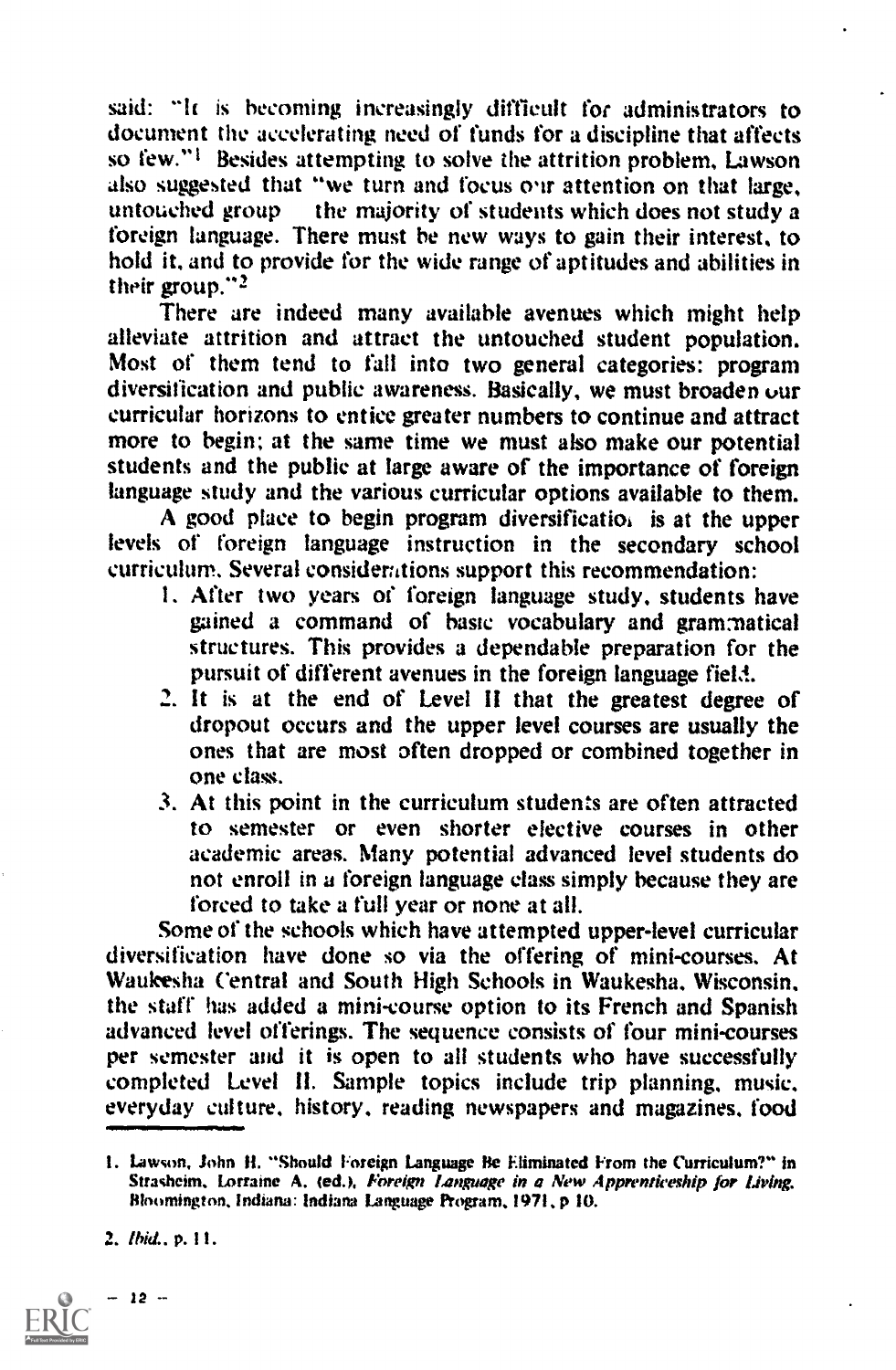and cooking, and sports. The addition of this option has significantly reduced attrition at the end of Level !land brought about a 33% rise in enrollment in both French and Spanish upper level courses. Just as important. it might even be partially responsible for an enrollment increase in beginning and intermediate courses.

A Bloomington South High School in Indiana, the advanced-level Spanish curriculum consists of 14 mini-courses, which are combined in various ways to make up eight different semester series of four mini-courses each. In the first semester, the student selects one particular series; during the second semester he may select another complete series or make up one of his own choosing. The courses vary in length from two to six weeks. Enrollment in upper-level Spanish classes has increased every year since the inception of mini-courses even though the total school population has gone down as a result of a new high school and redistricting.

If mini-courses are not possible in your particular situation, you might want to consider the possibility of diversified semester offerings. Instead of scheduling two year-long sections of Spanish III classes, you might give students a choice of "Spanish for Reading" or "Spanish for Conversation" during the first semester and "Everyday Spanish Culture" or "Business Spanish" during the second semester. I recently read of a school where the Spanish and Business Education departments were cooperating to offer an "Office Skills" course in Spanish.

Although it might he easiest to diversify the curriculum at the advanced-level of instruction, this does not exclude the possibility of options at the beginning and intermediate stages. At Live Oak High School in Morgan Hill, California the German program is totally individualized and includes more than 40 courses at five levels of instruction. All courses are available every period of the day. At the beginning level students may select one of five options: (1) a one semester introductory course for students wishing to sample German, (2) a beginning German course covering the four skills and geared toward high school credit. (3) a beginning course geared toward college entrance. (4) a course focusing on conversational German, and (5) a course emphasizing the listening and reading skills.

At the university level of instruction we already have diversity in advanced course offerings but unfortunately most of it is restricted to the literary arena. We need more culture courses, more language oriented courses, and some special courses designed for future elementary and secondary teachers such as "adolescent literature" or "French literature as found in high school textbooks." Would you believe that at one major university, Spanish majors are not allowed to count culture courses taught in Spanish as credit toward their major?

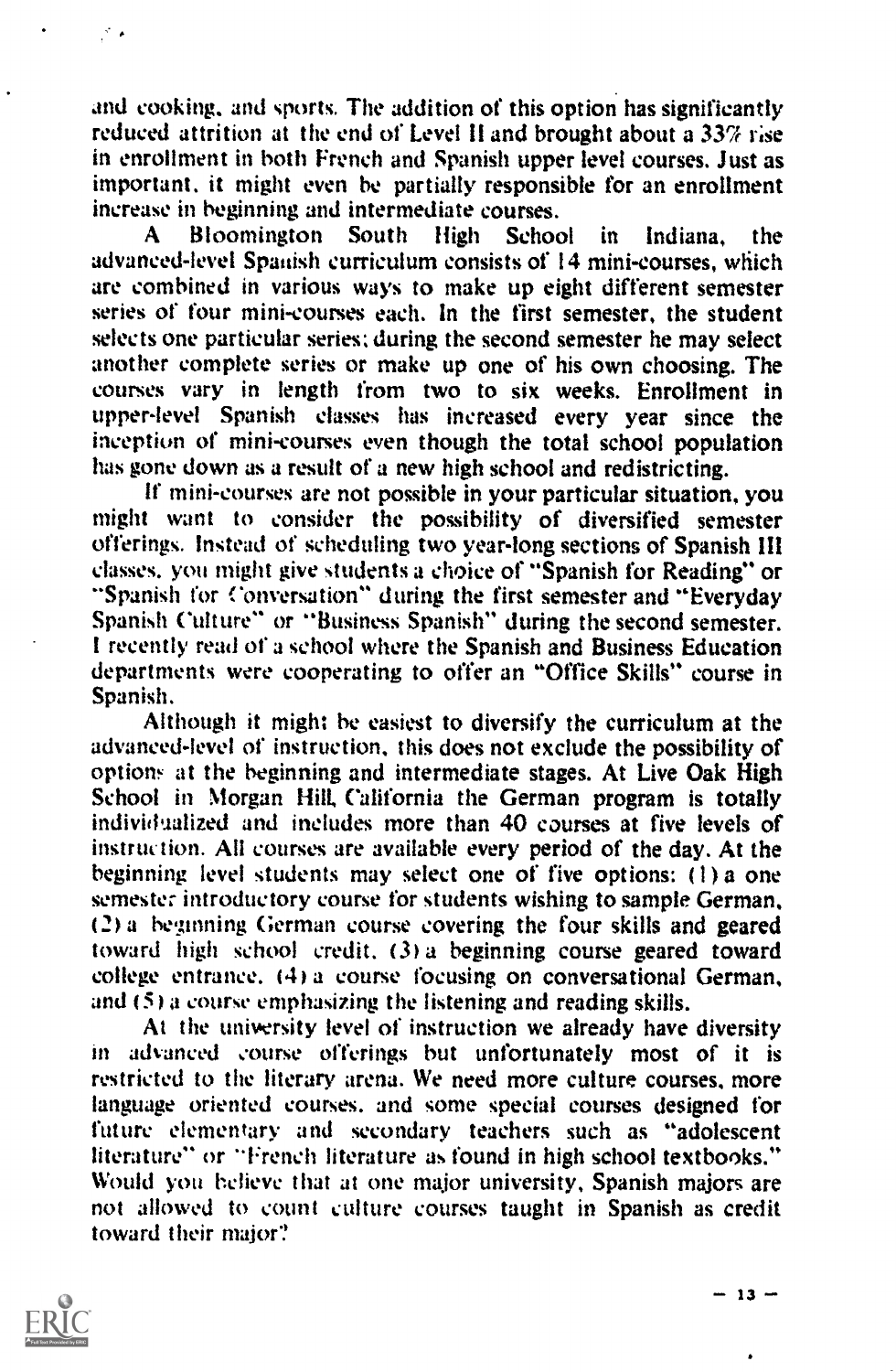Institutions of higher learning should continue in earnest their attempts to diversify curricular options at the beginning and intermediate levels of instruction. Daymond Turner of the University of North Carolina at Charlotte says that "today, more than ever, on: survival as a profession depends on our ability to develop offering; that will be attractive to non-majors"3 At a national meeting not long ago. <sup>I</sup> suggested to a university department chairman the possibility of offering "French. German or Spanish for Travel" as beginning language courses. His reply to me was "For credit?" I hope that we have progressed beyond that stage and wiil consider implementing courses which are attractive to non-majors. An excellent example of such a course appears in the Fall 1973 issue of American Foreign Language Teacher. The article entitled "Reading for Information" and written by Wilga Rivers outlines a course designed to teach students to extract information from texts with only a recognition knowledge of basic grammar and vocabulary.

Other avenues open to college and university foreign language programs include cooperative ventures with the School of Business and/or the Department of Elementary Education. At a time when unemployment is a problem in this country. we should convince Schools of Business and businessmen everywhere that we can help train American personnel to assume positions in American-owned companies abroad instead of these companies having to hire natives. Probably the largest vacancy of jobs in the entire world today is in Germany. Why? Partially because Germany has been strong in teaching foreign languages. and with their products they have also exported personnel to take care of the plants. factories and agencies throughout the rest of the world. Less than two years ago Russia sent to Chile 20.000 technicians in copper industry and administration of such businesses, speaking Chilean-Spanish as if they had been born in Chile. Similarly, Japan also exports foreign speaking workers and administrators to its plants all over the world. Not too long ago the Business School at Indiana University sent an evaluation Business School at Indiana University sent an evaluation questionnaire to its MBA and BS in Business degree holders. There existed two salient criticisms:  $(1)$  no exposure to foreign languages (2) because of lack of language. they had never lived abroad. something which was often a requirement for international jobs. Cooperation with elementary education departments might consist of identifying or designing a set of Spanish courses tailored to elementary education majors preparing to teach in Latino or other bilingual-bicultural communities.

This leads us directly to that often discussed education topic today: career education. Put in its proper perspective, career

<sup>3.</sup> Turner. Daymond. "The Language Laboratory: Hardware for Hard Times" in Bostick and Hutchinson (eds.), Dimension: Language '72, New York: ACTFL, 1973.

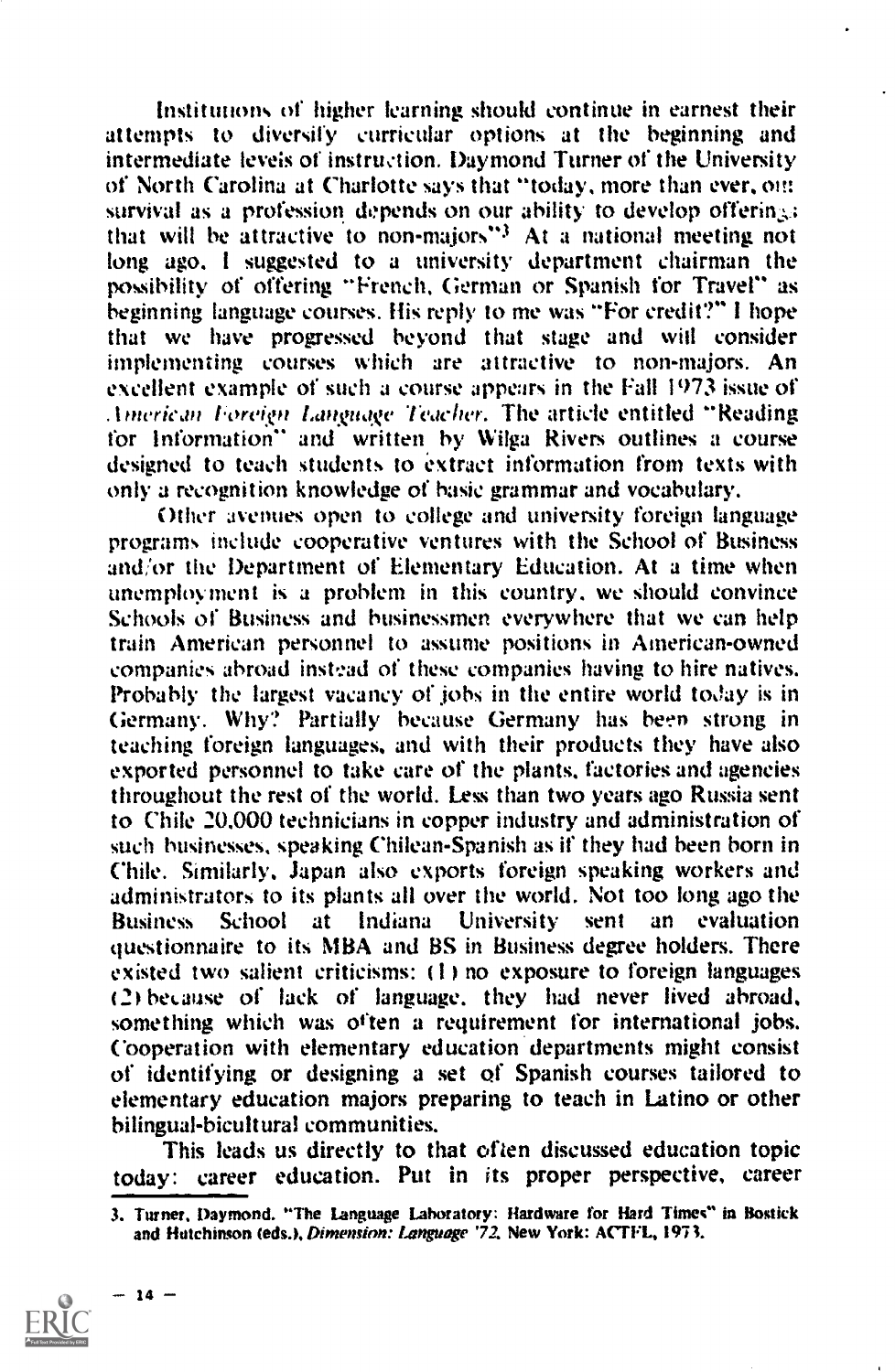education offers yet another viable alternative to the foreign language teaching profession. F. LeRoy Walser of the U. S. Office of Education defines career education in the September 1973 issue of Accent on ACTFL.

"Career education is a broad concept which stresses that all educators must become sensitive to student career needs in structuring their curriculum offerings and that presumably all school programs will assist the student to develop the necessary skills to perform in the career he selects.4

Some people may disagree with the concept of career education because they believe that it is impossible in our rapid-changing society to prepare students for any one specific job. Even if we were to accept this a gument, it should matter little to foreign language teachers because the kind of skill which we can give to our students is applicable to a myriad of employment opportunities, even some which do not yet exist.

Whether or not we agree with career education, all of us should begin to make students at every level of foreign language instruction aware of careers that either require or would be enhanced by foreign language skills. This could be accomplished by planning a career day, having career oriented materials available to students or permitting students to visit with individuals holding language oriented positions. The obligation to make students aware of all sorts of career options lies not only with high school teachers but with university professors as well. We need to get away from encouraging our best students to enroll in graduate programs while recommending that the rest become elementary and secondary school teachers. University language departments should have programs which permit both existing and potential majors to explore career opportunities. Such programs might include visiting graduate level courses, being a guest at a department meeting, visiting secondary school language classes, exploring non-teaching careers, and most important having access to a sincere counselor, one who will do more than sign the next semester's course cards.

Other avenues in the career education arena include the offering of career oriented semester or mini-courses and the use of career models in classroom simulation. At the culture workshop at Indiana University last summer, one of the French participants developed a packet to teach French shorthand. As concerns classroom simulation of actual events in which the foreign language is used, the teacher might suggest that some of them focus on definite career possibilities such as a social worker, an airline employee, an American car

<sup>4.</sup> Walser, F. LeRoy. "Career Education Holds FL Challenge." Accent on ACTFL, Vol. IV, No. I (September 19734 p. R.

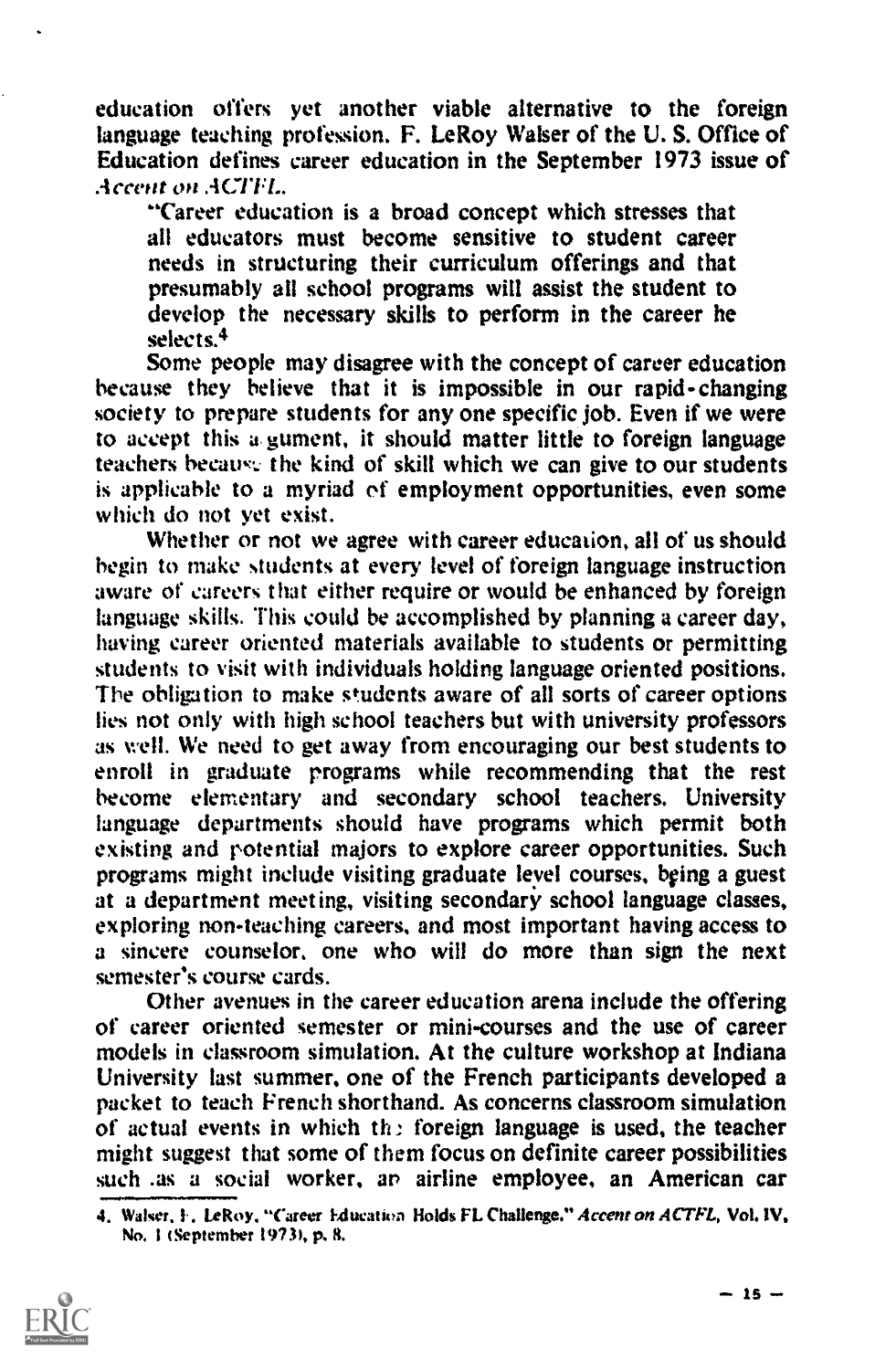salesman in Furope, or an American I  $\gamma$  press employ  $\mathcal{R}$  in Latin America.

Up to now we have mentioned several alternatives to foreign language programming. The remaining problem, of course. is to determine which alternative to select. Having witnessed educational fads come and go and having been embroiled in methodological battles, it now appears clear to the profession that there is no one single element which will solve all our problems. Speaking to the Michigan Foreign Language Association recently, Lorraine A. Strasheim said:

"We can no longer make a single professional promise to adopt a single professional practice whether that<br>promise be the so-called "standard" sequence, a "standard" sequence. niethodological approach, or even a rationale. We cannot ever put all of our professional "eggs" in one basket again. That professional promise we make and the  $\cdot$  ssional practices we adopt must be made to the people we serve on a local level. That promise may be individual zed pacing programs in some schools. bilingual programs in some, or mini-course curricula, or total immersion programs. self-contained foreign language experiences or exploratory courses: in some schools, it may take the form of career education or interdisciplinary programs: whatever promise we make today, however, must be in the form of a working hypothesis, with provision for change built in and our practices must be contemporary measures not commandments for all time. Our programs must be as diversified as the student populations and the individual students we serve."5

If we arc to cater to the needs of local communities, then we must go to the students, parents and public at large in order to assess what these needs are. Teachers considering diversifying upper level curricular offerings can find an excellent student questionnaire in the appendix of The Extended Foreign Language Sequence. a Minnesota Department of Education publication, available from ERIC (Order No. EDO47-586). The October 1973 issue of Foreign Language .-Inn.ds contains two important articles dealing with assessment of needs. John L. Walker deals with "The Opinions of University Students About Language Teaching" and Anthony Papalia writes about the use of "Students, Parents, and Teachers as Data Sources for Determining FL Instructional Goals." It should be mentioned that in both these articles, the overwhelming goal of the population queried is to speak and understand the foreign language.

<sup>5.</sup> Stracheim, Lorraine A. "Promises. Problems. Practices." Unpublished speech presented to the Michigan Foreign Language Association, October 25.1973.

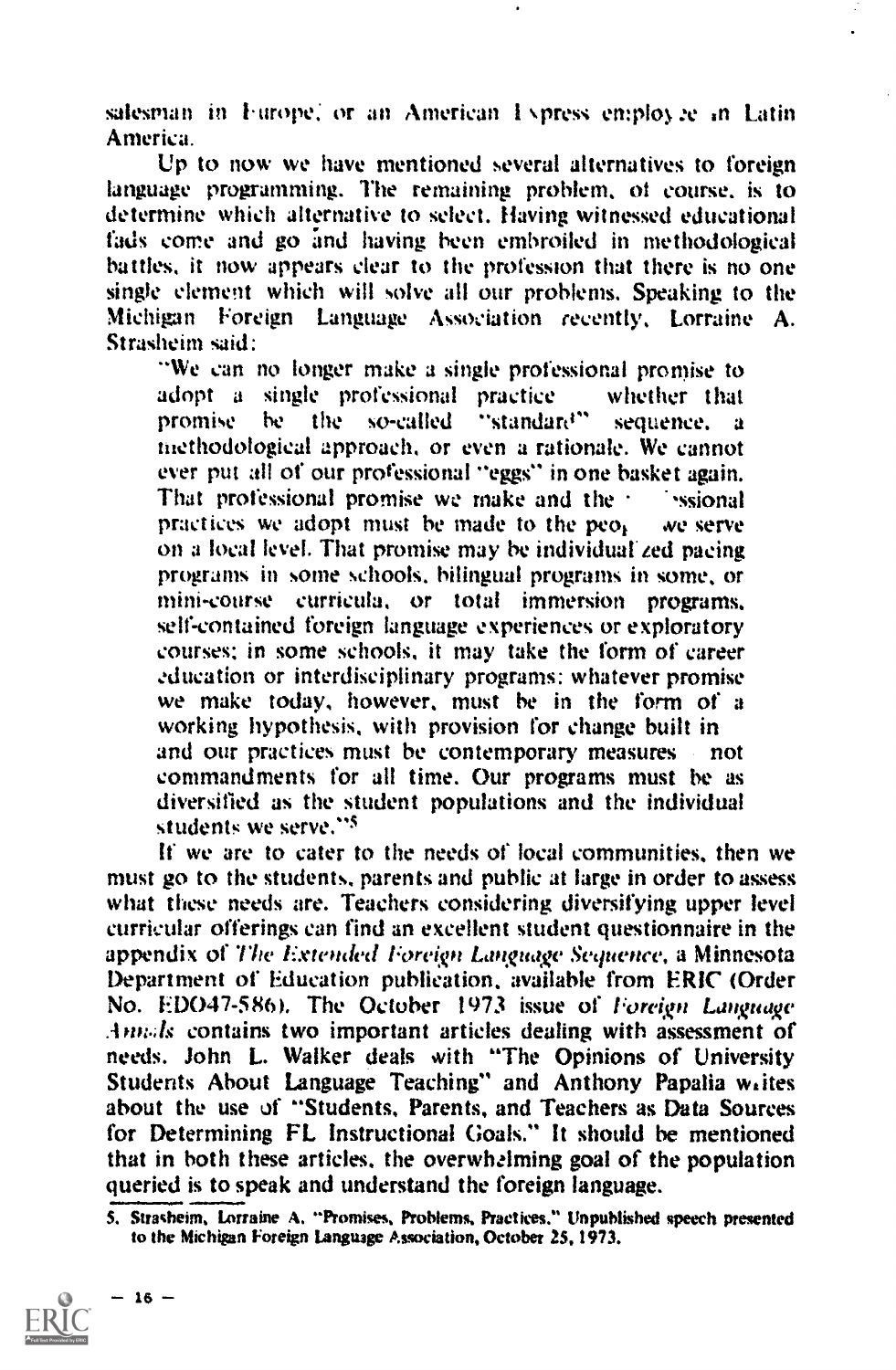This past week, a student in my graduate methods class<br>rted the results of a similar questionnaire which she reported the results of a similar questionnaire administered to 350 foreign language students in Columbus. Indiana. She too found that communication was the primary goal of the majority of students. In order to demonstrate the diversity of student opinion. I would like to quote a few of the student comments found in this questionnaire:

|         | Question: What do you hope to obtain from foreign language<br>learning?                                                                                  |
|---------|----------------------------------------------------------------------------------------------------------------------------------------------------------|
| Answer: | Say things my mom won't understand.                                                                                                                      |
|         | Question: Why did you take the language you are taking?<br>Answers: 1. I have braces and can't roll my R's.<br>2. Because they kicked me out of Spanish. |
|         |                                                                                                                                                          |
|         | Question: Do you think foreign language<br>learning<br>is.<br>important? Why or why not?                                                                 |
|         | Answers: 1. Depends on what you plan to do when you get<br>older. I doubt if a garbage man needs it to<br>collect garbage but a U. N. delegate might.    |

- 2. Yes. Most people in other countries know English. so for them I am learning German.
- 3. No, not much use for boys to take it. I don't plan to be a Spanish teacher.
- 4. Yes, the French people might take over some day and I want to be able to talk to them.
- 5. No, the real French speaking people don't talk the way we do in class anyway.

Besides program diversity, the second general area synonymous with "lessening attrition" and "tapping the untouched population" is public awareness. We need to make our present students thrilled about their foreign language experience so that they will go out and advertise the program. We need to make the non-language students and the administration aware of our offerings and articles. We need to make our program and its products visible to the public at large.

In order to accomplish the above, we need not reinvent the wheel. Recent and soon to be published professional literature contain several good examples of publicity items and events. In the Fall issue of American Foreign Language Teacher, James Becker describes in detail the foreign language festival held at the Malcolm Price Laboratory School in Cedar Falls, Iowa. Twelve hundred language students from 54 schools throughout Iowa were in attendance. He lists 39 different activities in which students could participate. These included sessions on "How to Chew Someone Out

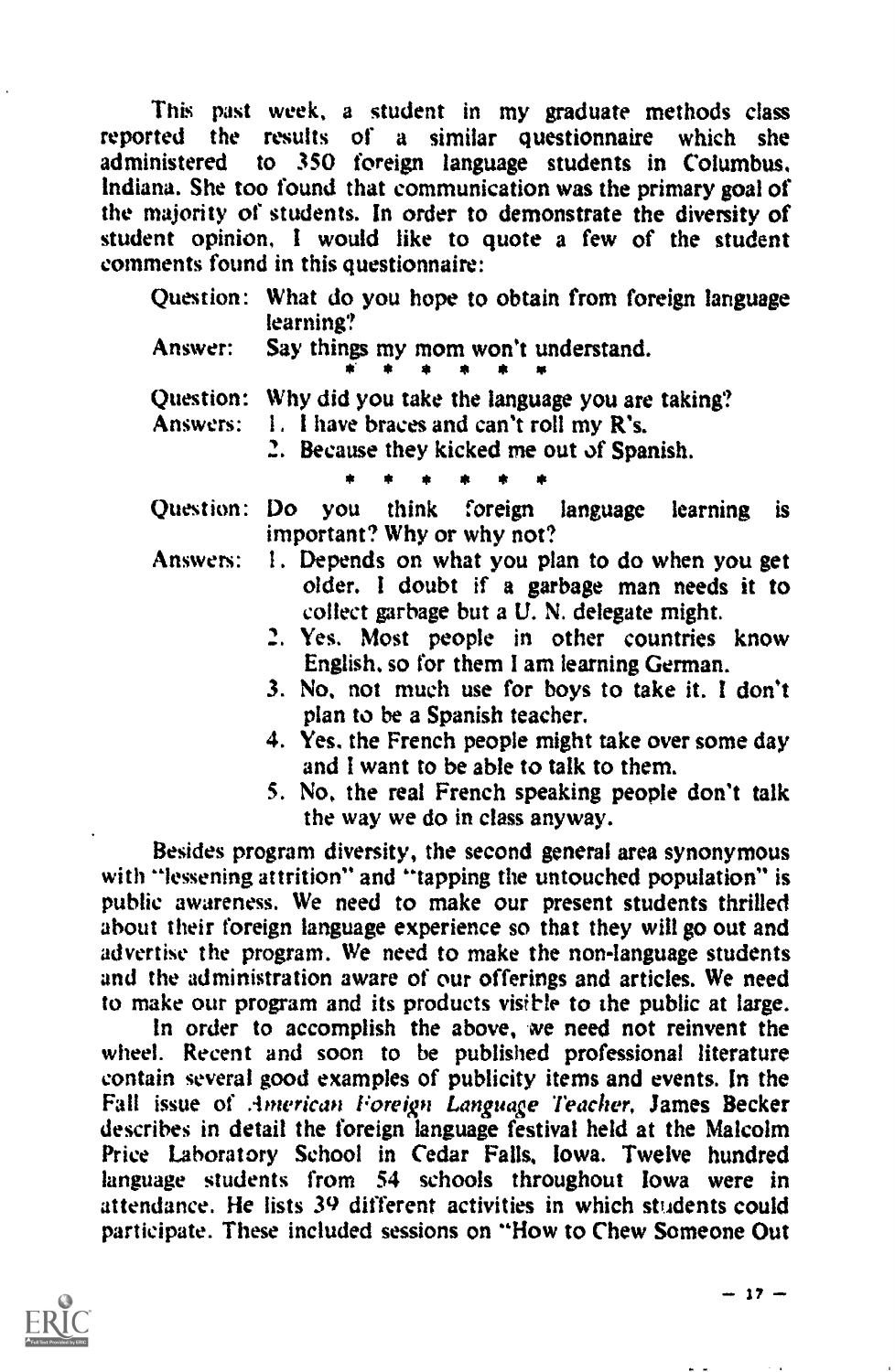in French, German, Latin, Spanish. etc.." a stamp market. a lecture on wines. cheese testing. a game center. mini-courses in Persian. Chinese and Swedish. a soccer game. and countless others. Many other schools and universities have sponsored similar festivals. The February 1974 issue of Accent on ACTFL will include pictures and descriptions of at least four of these.

In addition to events aimed at the existing foreign language student population. we also need activities which involve the public at large. In the new book Student Motivation and the Foreign tangnqt. Teacher, the Proceedings of the 1973 Central States Conference on the Teaching of Foreign Languages. tiertrude Meyer of Wauwatosa. Wisconsin, Public Schools writes about their immensely successful festival which attracted over four thousand people from Wauwatosa and surrounding communities. She discusses accountability and the local citizenry, and makes practical suggestions for setting up a foreign language festival. Included are a sample letter to parents. the festival floor plan, a sample program. and a price list of items for sale. In her evaluation she discusses financial results, motivational impact upon students, public relations value to the community, and improved *esprit de corps* among staff members.

In the same publication, a chapter by Constance knop entitled "Gaining Better Student Support for the Foreign Language Program" proposes both blatant and informational advertising of foreign language programs. She suggests contacts with feeder schools and institutions of higher learning, liaison with guidance counselors, orientation letters and student oriented curriculum guides.

in Flackensack. New Jersey, the staff offers foreign language courses to the police department and to fellow teachers of other subjects. They act as interpreters for the county court and translate documents for various local agencies. They maintain a good relationship with the media and collect videotaped interviews with individuals from the business world. They work closely with surrounding universities, help train future teachers and maintain open communication with other school systems. In short, they work at it.

Another exciting professional development took place last year in Fort Meyers, Florida. and is described in the September 1973 issue of Accent on ACTFL. Mary Johnson, Lee County FL Consultant, and her staff prepared a synchronized tape-slide program entitled "The World Outside our Skin" for presentation to administrators, supervisors, and curriculum directors at an ASCD meeting. Enticed by the title of the presentation and the lack of knowledge that it dealt with foreign languages, they attended *en masse*. The program portrayed many changes in foreign language study which they had

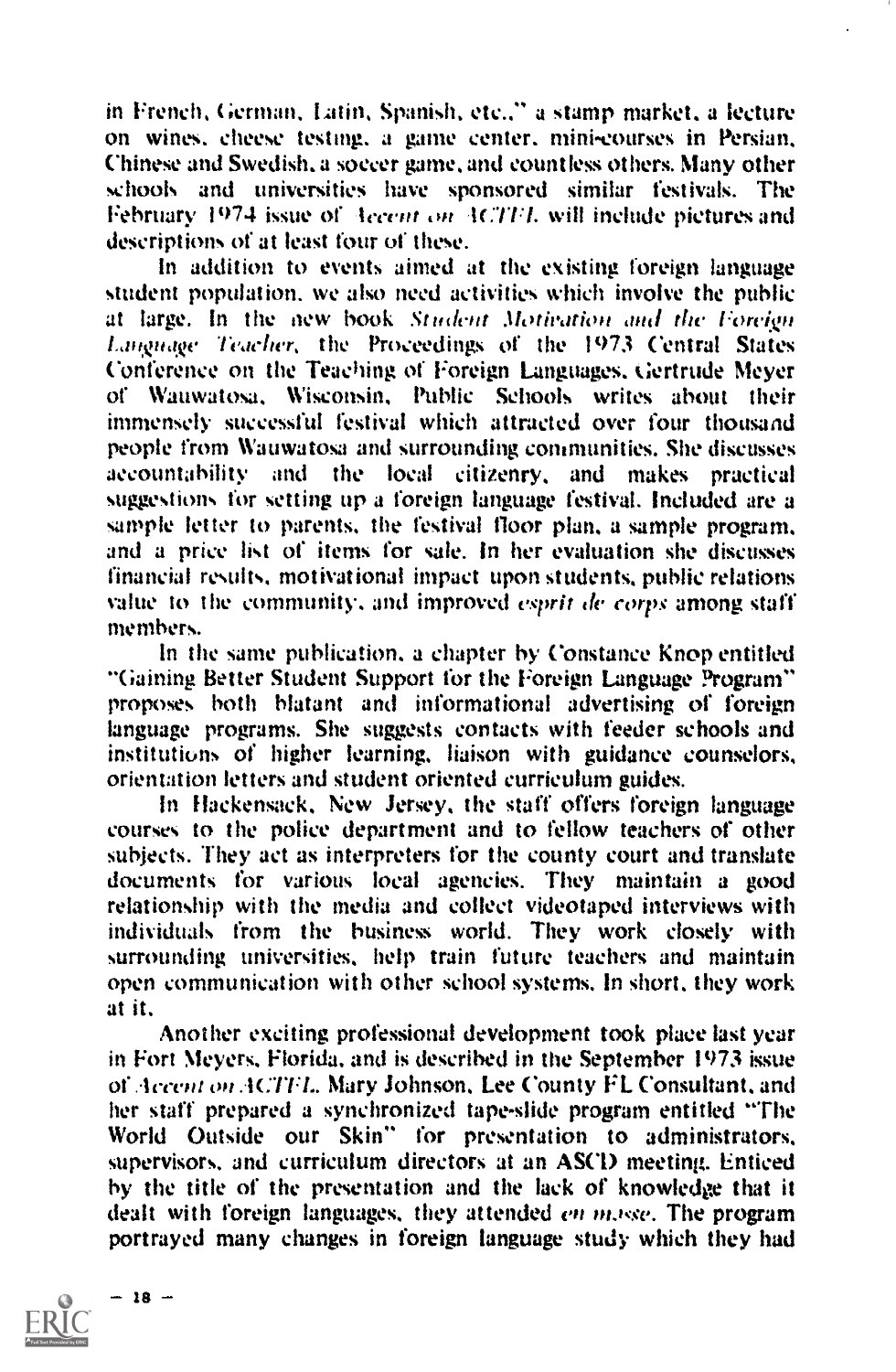not realized were already a reality. So successful was the presentation that the local NBC affiliate has asked the Lee County teachers to adapt the program for a half-hour telecast.

Job security is a serious problem in our profession today, but there are too many innovative and dedicated teachers in our ranks to think that the problem will not be solved. In fact the recognition and solution to the problem will only help make us an even more united profession which offers an even larger selection of curricular options to an even larger. more diverse and more excited student population. The world is indeed outside our skin and it awaits our actions.

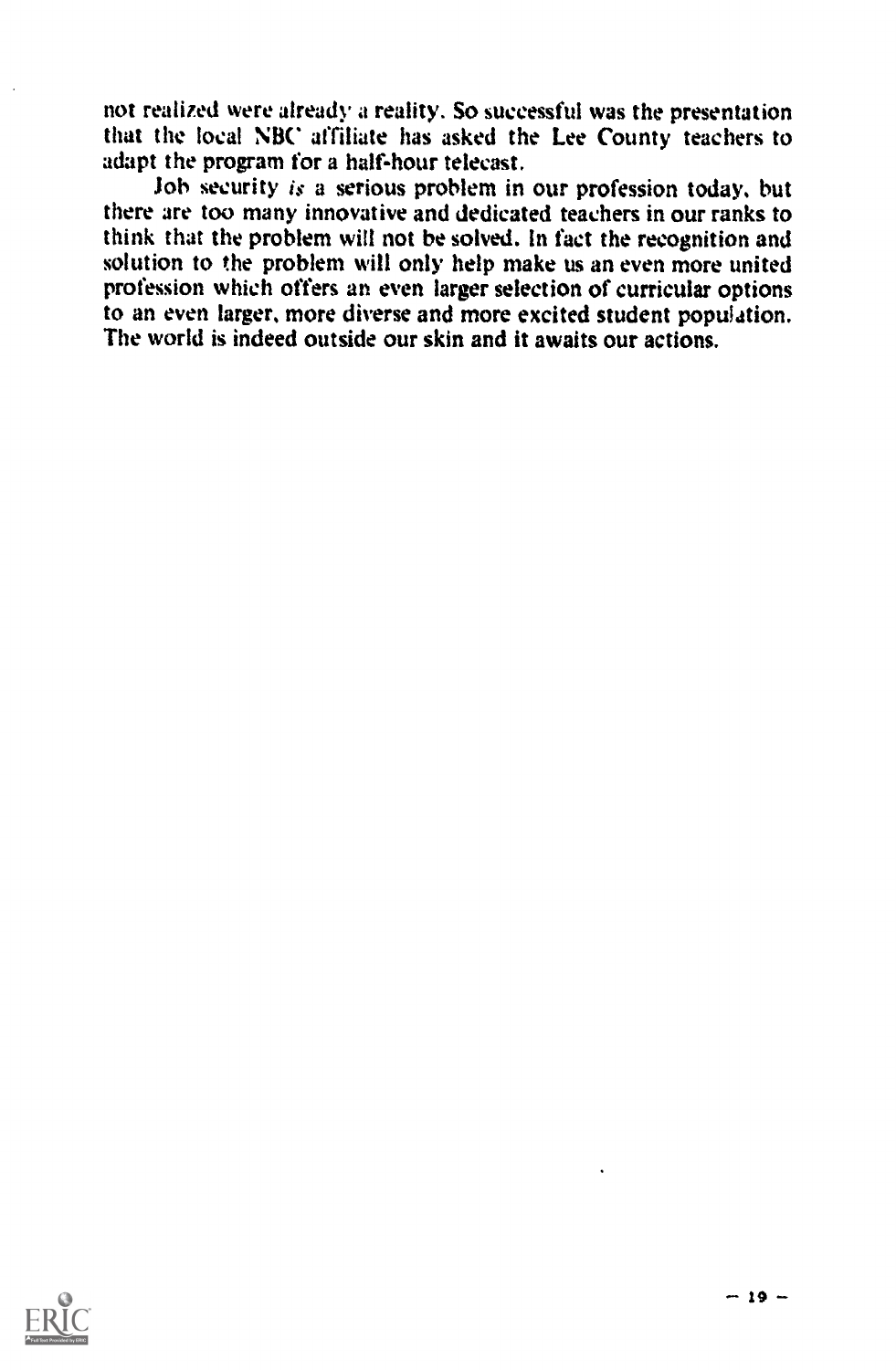Process astroles

VOLUME FIVE NUMBER TWO NOVEMBER. 1973

## THE BULLETIN OF THE ILLINOIS FOREIGN LANGUAGE TEACHERS ASSOCIATION



BEST COPY AVAILABLE

Published at Macomb, Illinois, by the Department of Foreign Languages, Western Illinois University.